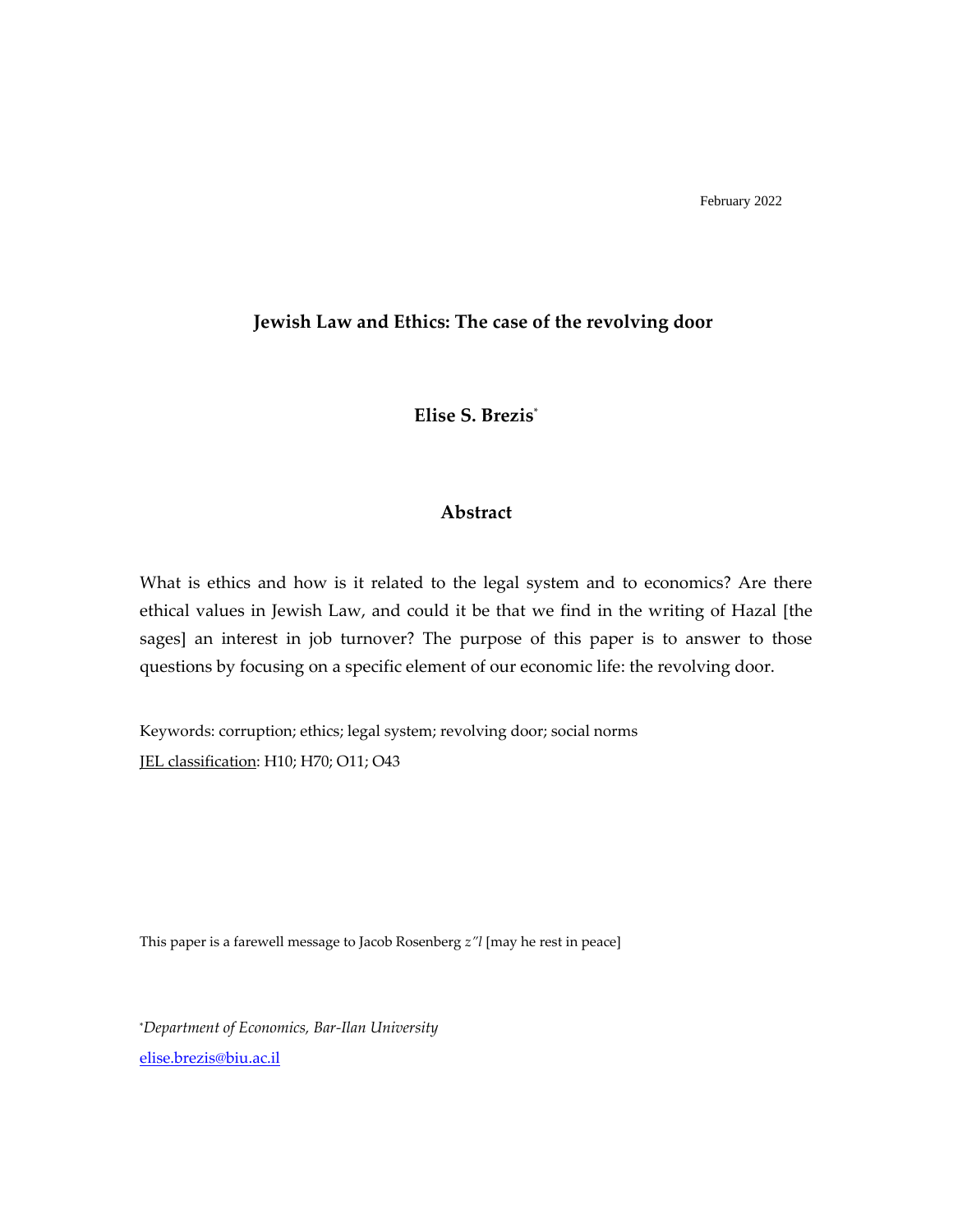# **I. introduction**

Jacob Rosenberg was my mentor. Our offices were in the same small cluster on the second floor of the Economics Building, and we met quite often, bumping into each other on our way to get coffee. For years we both taught macroeconomics and developed the syllabus of the course.

During the last decade, at the beginning of every academic year, Jacob gave the keynote address on Judaism and Economics. It was the event of the year that I anticipated. I knew that he would bring a new view on some specific *halakha* [Torah law], biblical text, or Talmud. Jacob's specialty was to show how *halakha* is based on rational and modern "economic thinking", especially on the importance of competition and incentives. Indeed, Jacob was a great believer in markets and in the rationality of markets.

It was always so refreshing listening to him. In a world of uncertainty, Jacob was a pillar of security, of rationality, of ethics, of intellectual honesty. I miss our discussions.

I got the idea for this paper after a discussion with Jacob. In one of his annual lectures, Jacob talked about the *hanukiah* [Hanuka candelabrum], and on the many changes of the elite during the Hasmonean period. Even back then, there was already some sort of revolving door of job turnover, which is the topic of this paper. The literature related to the revolving door discusses whether regulators using the revolving door are more vulnerable to bribery, which is clearly a legal problem, or are they more inclined to behave unethically, yet not illegally.

The duality between the legal and ethical system already exists in the Talmud. In Jewish law, as in the Western world, we have laws on one hand, and morals and ethics on the other. While in the Bible, there is little reference to social norms and ethics; in the Talmud, the book of Pirke Avot is dedicated to this matter alone. Indeed, Pirke Avot includes moral rulings and codes of ethics which, over the centuries, have also been adopted in the Western world.

While working on my paper on the revolving door, discussing the duality of laws and ethics, I found the following maxim in Pirke Avot (ch. 4, verse 5): Rabbi Tsadok said: "Do not use what you have learned to do to yourself a tiara, to show off, neither an axe to dig with it." 1

 $^1$  בִּבִּי צָדוֹק אוֹמֵר: אַל תַּעֲשֵׂם עֲטָרָה לְהִתְגַּדֵּל בָּהֶם, וְלֹא קַרְדֹּם לַחְפּוֹר בָּהֶם.  $\,$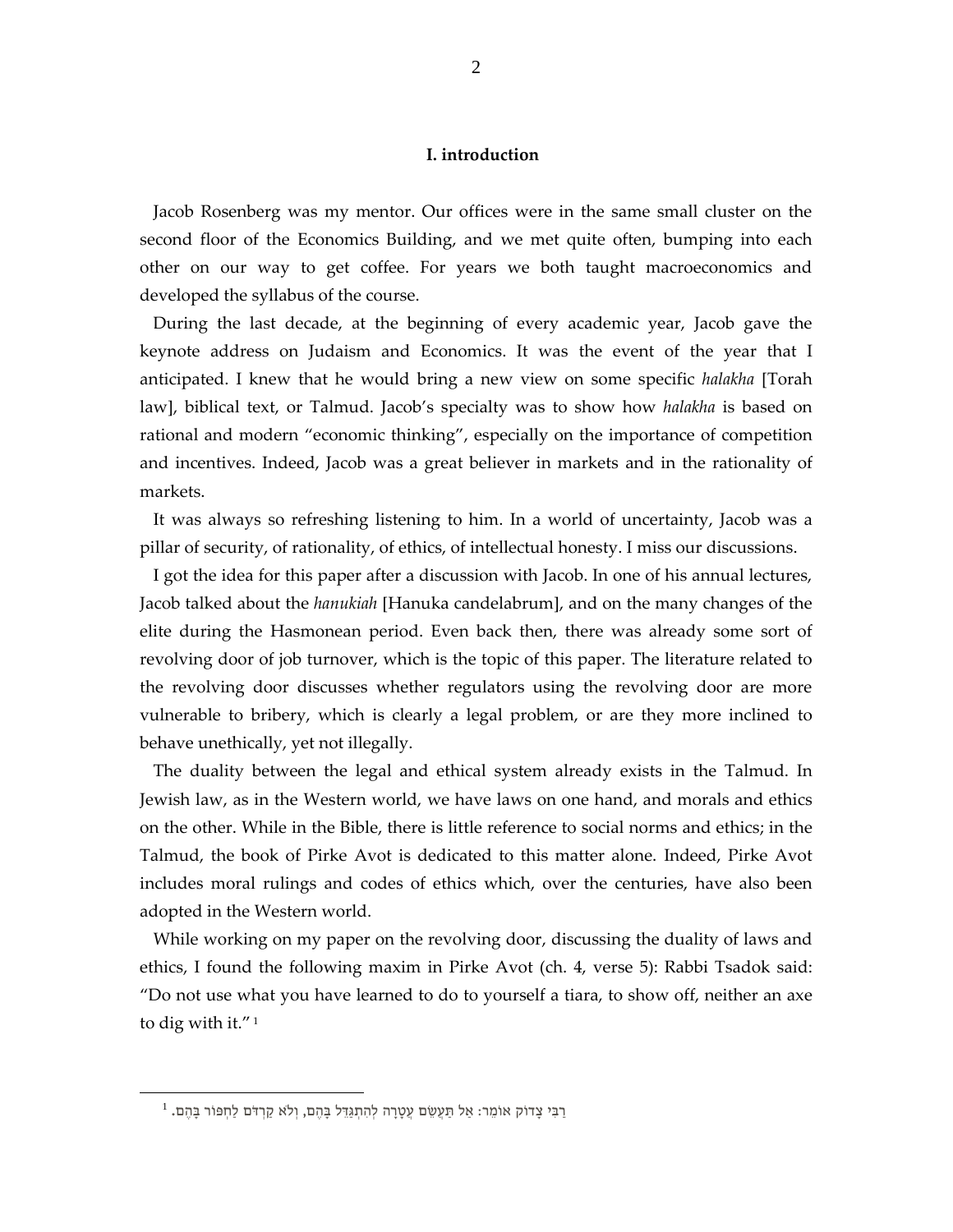This maxim has a simple message: Do not ask for money when you teach what you have learnt. A priori, that seems coherent because learning should be a value *per se*. But then, as economists, we understand that Rabbi Tsadok's admonition makes no sense: How can we ask of teachers, who spent effort and resources learning to teach, that they do so without being paid? Thus, in equilibrium, only the rich could teach, which of course is not rational.

So what is the meaning of Rabbi Tsadok's dictum? My interpretation is that Rabbi Tsadok did not want an individual to get a salary higher than the value of what s/he deserves, i.e., it is kosher for a teacher to earn a salary, at the level of average wage, but not higher than that. Higher-than-average wages would mean 'to flaunt a tiara' and exploiting one's reputation as a *talmid hacham*, [outstanding scholar] to receive wages that are over and above the market rate.

In this paper, I will show that this is precisely the problem of the revolving door. I hope that Jacob would approve my own interpretation, mixing Pirke Avot with ethical issues in our century.

# **II. Laws and Ethics**

From the dawn of human society, there have been laws expressing what is permitted and what is forbidden. Most countries have developed over time extensive jurisprudence containing multiple laws that have piled up over the ages. And of course, the legal system sets forth the punishments for violating the laws.<sup>2</sup>

But over time, alongside the law and the courts, societies have developed social and ethical norms. Ethics and moral norms are all the rules that we have developed in our society, and that are not part of the legal system. Why do societies need to develop these rules, in addition to a legal system?

An analogy will make it easier to grasp the idea. Think of health insurance: In many countries, citizens receive minimum health care by law. This is the smallest amount necessary to survive. But most citizens understand that this is not enough, as it is just the minimum, and they need to add to this minimum insurance more insurance in order to have peace of mind and quality of life.

The same applies to ethics and social norms: The legal system is the minimum necessary to subsist in a society to prevent chaos. But in addition thereto, each culture

 $2$  However, sometimes the punishment is not presented explicitly, as is the case in the Bible with the verse "an eye for an eye", which is hopefully not applied literally.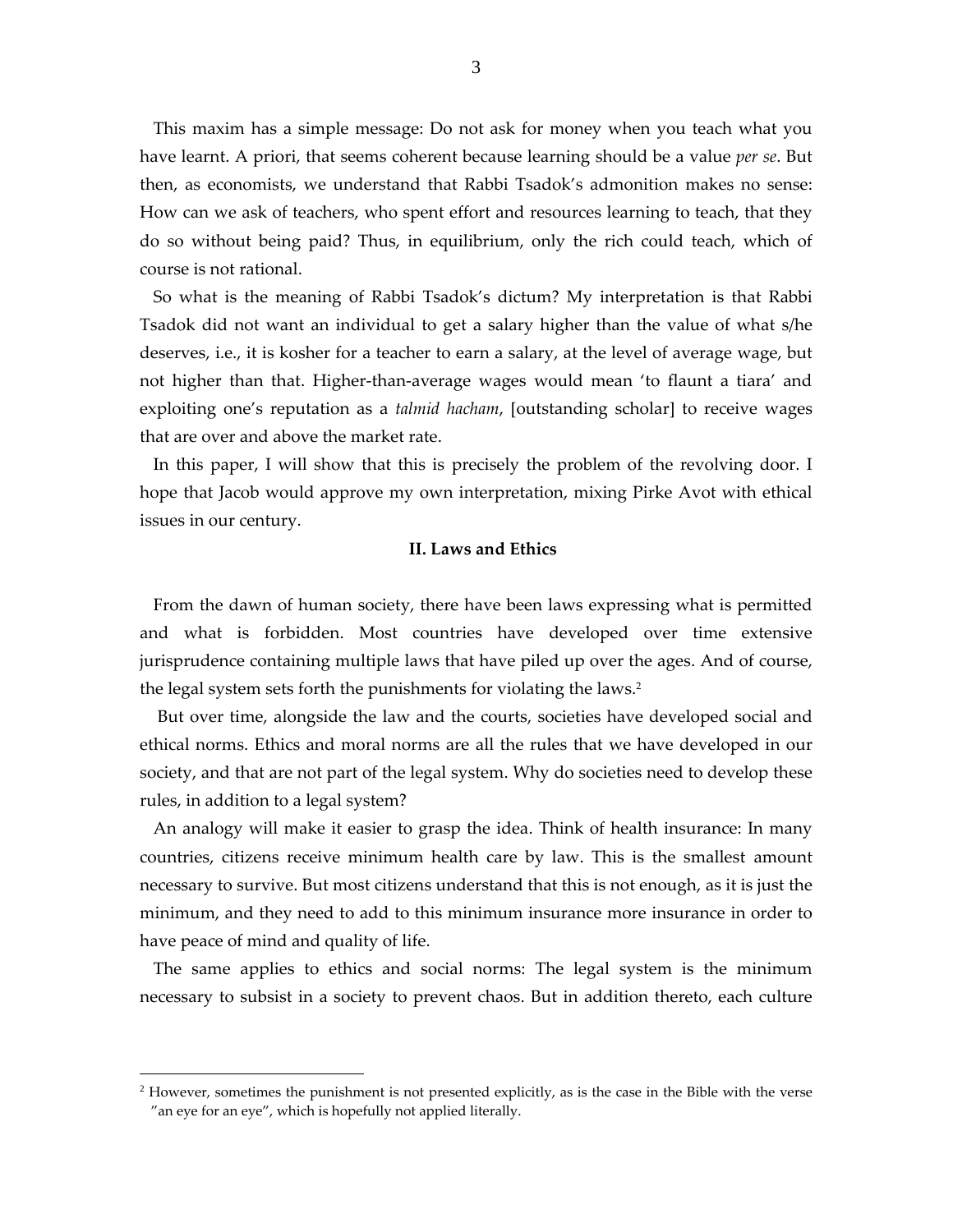has developed its own values, ethics, and social norms, to form a more cohesive society, or one that operates beyond the letter of the law.

Are there some clear "recipes" for the creation of a system of ethics and morals? On the one hand, we have Kant's "categorical imperative'. The Kantian theory dictates absolute moral law. It argues that moral principles of right and wrong must contain **rigorous** truth. This is so because the occurrence of exceptions would destroy the universality that the theory presumes. Thus, for Kant, there is absolutism of moral law and ethics; it is a maximalist view.

On the other hand, for most philosophers and humanists, absolutism is not in the list of requirements for human beings. According to the deontological view of philosophy, we have a duty to behave in a way that is inherently good, such speaking truthfully, or following an objectively obligatory rule, but without absolutism.

Continuing with my analogy of insurance, Kant would probably have bought all the possible insurances, while most philosophers would argue that citizens choose the norms that they deem best.

The first goal of this paper is to define a taxonomy that will enable describing principles that express the fundamental differences between the legal system and ethics, the latter which encompasses moral values and social norms.

In other words, this paper will first explore how we might define what enters the sphere of the legal system, and what should remain in the sphere of ethics, morals, and social norms. We intuitively understand that the legal system must address offenses such as killing, raping, and stealing, while ethics and social norms encompass offenses such as lies, black markets, tax avoidance, and even matters related to work ethics.

Thus, our first goal is to draw a separation/categorization between the law and ethics. This will lead us toward a typology based on the non-absolute and non-dichotomous function of social norms. Indeed, what enables a clear distinction between laws and ethics is whether the rulings in each follow a **continuous** linear function, or rather a dichotomist function.

It is thus necessary to define a functional form of the utility and welfare of society.<sup>3</sup> If the solution to a choice takes a dichotomist form, then it is law. A simple example would address killing: Killing is not acceptable, even a little bit of killing. The answer regarding killing, then, is dichotomist, i.e., yes or no.

<sup>&</sup>lt;sup>3</sup> While economics defines its main tool as a 'function', other scientific fields, such as mathematics, would describe it as 'choosing a metric'.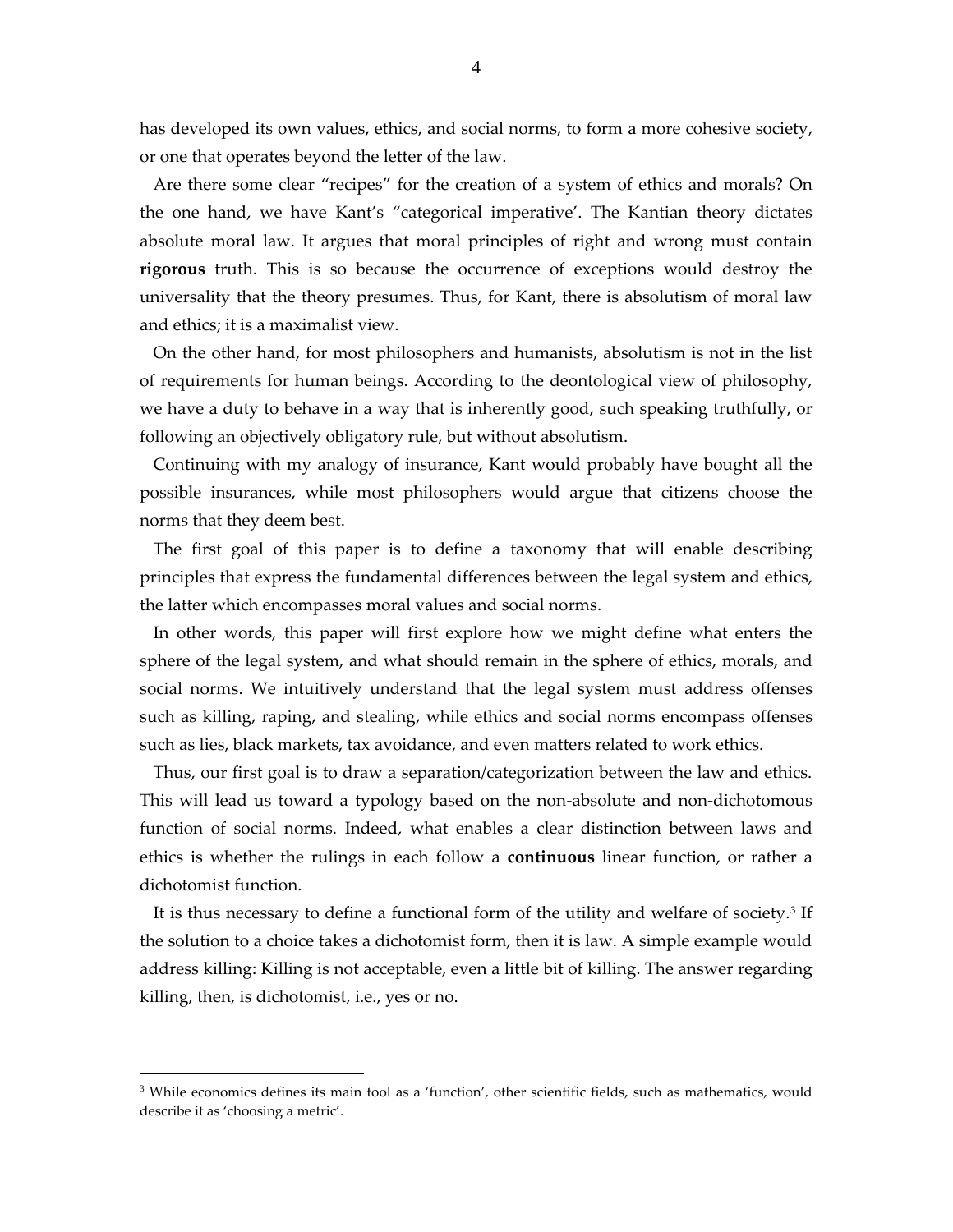The same non-continuous and dichotomist form would apply to rape, torture, and theft. In our Western civilization, the boundaries between right and wrong regarding law are clear. There is no such thing as killing being 50% bad, or stealing being 60% bad behavior. Thus, the metrics that we define would allow obtaining an answer of 0 or 100%, always corner solutions.

Does the same apply to facts related to ethics and morals? No. While killing an innocent person is obviously wrong, lying is not always wrong. In the ethical sphere, nothing is **absolute**; the borders are blurred: While lying is unethical, a little lie can be a way to save face, for instance.<sup>4</sup>

Could the same be said about other ethics domains? Let us address workplace ethics. Are there absolute values in the workplace? To answer to this question, let's observe the behavior of human beings in a work of fiction, such as the TV series Emily in Paris. 5

Emily, a young American working in Paris has a clash with her boss and her colleagues. Emily tells her colleague that she loves working, be efficient, and succeeding; these make her happy. Her French colleague replies that to be more productive, to make more money, seems to him to be a catastrophe. He says, "Thinking that work makes you happy is *foolishness*, that wanting to live to make money is a horror and goes against French values. Making money to live is good, but what Americans consider success, should be considered a punishment".

While this is obviously not a clash of civilizations, it is a disagreement about work ethics. There is no way to judge who is wrong or right in this instance. Is it Emily who overvalues work? Or does her colleague suffer from a French touch of anarchism? This paper shows that the optimal behavior vis-a-vis ethics is moderation.

Thus, the difference between law and ethics is that laws are absolute, and follow a non-continuous function, while ethics describe human behavior in a way that is continuous. In ethic, extremes are not permitted: There is no 'zero tolerance'.

Indeed, in the domain of social norms, in contrast to law, extremes should not be tolerated, as zero tolerance is not sustainable. A world without lies, for instance, would be untenable. Could you imagine a world in which a woman asks her spouse, "Do I look old? Have I gained weight?" And imagine the fate of the unfortunate who dares to answer honestly. Would you like to live in such a world? Yet the other extreme is no less

<sup>4</sup> See Ariely, 2013.

<sup>5</sup> Some intellectuals like to quote Stendhal's Rouge et le noir to showcase European culture. I choose to be more contemporary, and refer to a TV series of 2021 culture, Emily in Paris (Netflix).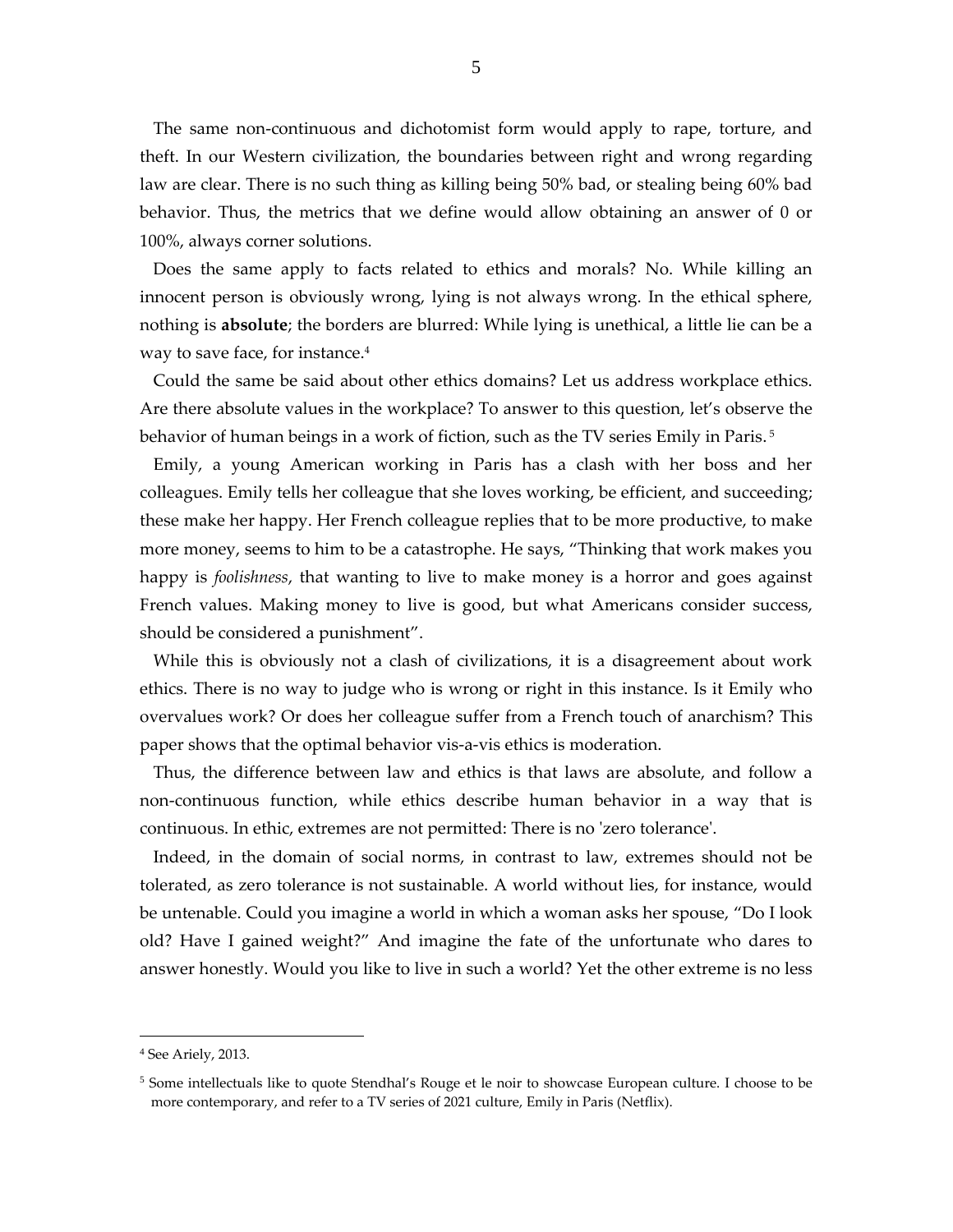chaotic: Imagine that we lie all the time: Our entire social system would collapse. When a word means nothing, the social system goes into a tailspin.

But why would an economist pay attention to the issues of law, ethics, and the difference between them? This is the topic of the next section.

#### **III. Why ethics matter in economics**

Economics has investigated the relevance of the legal system regarding efficiency. The literature on economic development cites that lack of 'property rights' in particular, and the legal system in general, block economic development. In other words, the existence of a trustworthy legal system is the sine-qua-non for economic development.

What of social norms and ethics? While the importance of a good legal system is admitted by all economists, ethics have never been part of the economic game. Although Adam Smith was head of a chair in ethical matters, the goal of our economic system is profit and gain, and the *cursus* of an economist never asked for knowledge in ethics or philosophy. So when did the West begin to raise questions about ethical behavior related to economics?

Ethical behavior entered the economic scene when research showed that corruption has negative effects on economic growth. Then the modern world began to accept that corruption could be bad. The study that had a strong impact on policy was a paper by Mauro, 1995, titled 'Corruption and Growth'.

While this might surprise us today, it was revolutionary in the 1990s. But it is the case because for decades, corruption was even perceived as an efficient element of society.

In the 1960s, American political scientist Samuel Huntington espoused the economic and social virtues of corruption. He first suggested that corruption provides immediate, specific, and concrete benefits to groups that might otherwise be thoroughly alienated from society. Corruption may thus be functional to the maintenance of a stable political system .

Huntington's second argument in favor of corruption is more subtle. He argued (1968, 69): "The only thing worse than a society with a rigid, over centralized, dishonest bureaucracy is one with a rigid, over centralized honest bureaucracy." Huntington was not alone in his views about the positive benefits of corruption.

Then the wind changed direction. Views on corruption changed, and it became recognized that corruption harms the economy. The number of centers and NGOs addressing the negative effects of corruption are numerous: For instance, we all know *Transparency International* for providing data, the Norwegian NGO U4- anti-corruption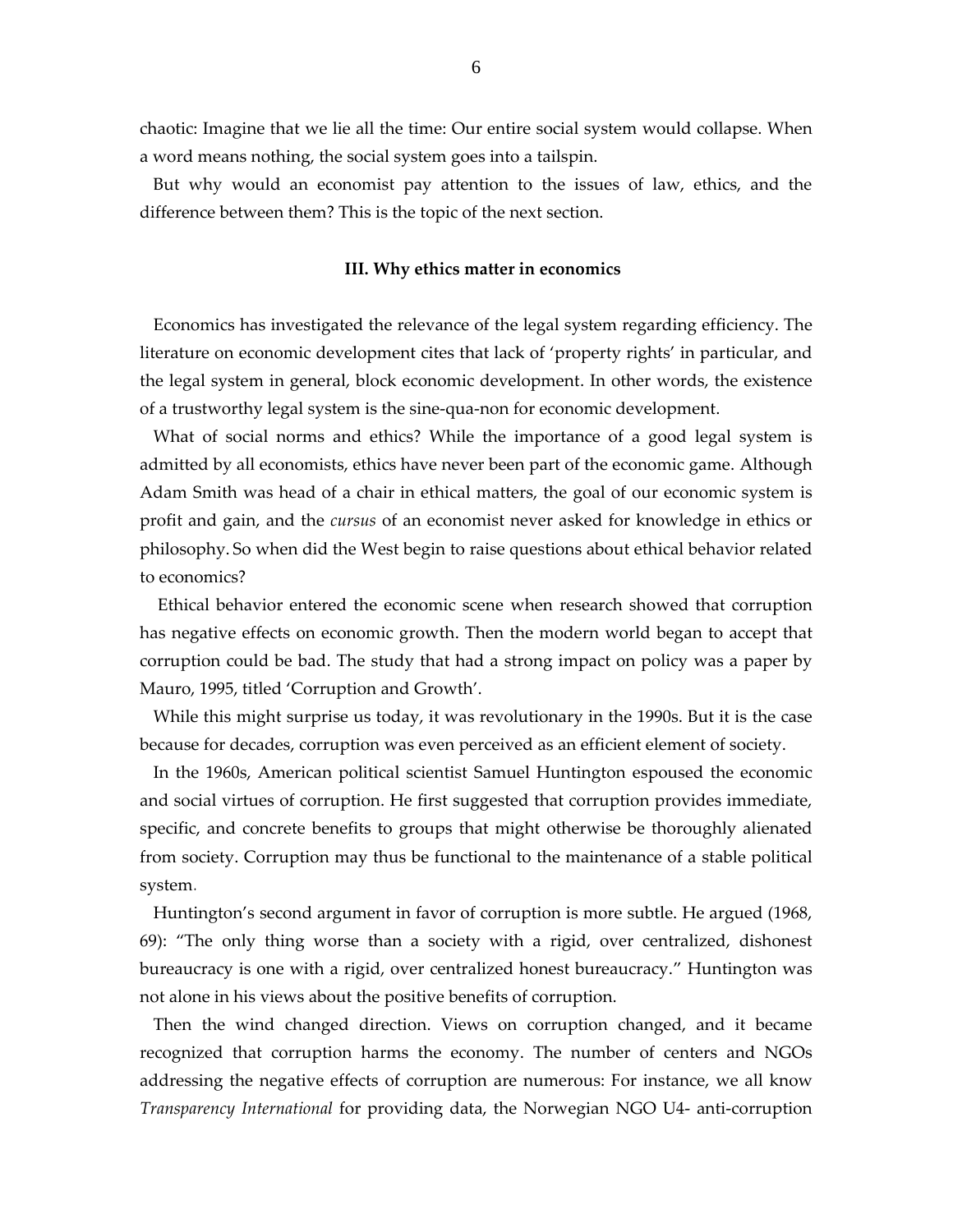Center, *OpenSecrets* in the US, and *Corporate-Europe* in the EU. Economic theorists and practitioners of behavioral economics also began to analyze the effects of virtuous behavior on economic success and economic growth.<sup>6</sup>

Even the financial sector woke up to questions of ethics after the nightmare of 2008. Recall that without the intervention of the Fed, probably five or six financial firms would have shared the fate of Lehman Brothers, and on the way taking the whole world with them.

Who was guilty for this outcome? Clearly the greediness of the top bankers, i.e., their lack of ethics. But the US, which differentiates between law and ethics, did not find them guilty. Even worse, during the testimony of the five heads of banks before Congress, trying to explain the collapse of 2008, they swore that they did nothing wrong. They swore to tell the truth while they were lying and cheating, and they did not pay for their sins.

Clearly, there is a need to analyse economic decisions taking into account ethics. However, recall that we must take into consideration that the optimal level of ethical behavior will not be at an extreme; it is a continuous function.

An element that lately has been entering the sphere of ethics is the revolving door. In the next section, we show that as aforementioned, the optimal level of "unethical behavior" will not be in the extreme; it is indeed a continuous function. Ethical dilemmas do not have absolute answers. We show that the optimal solution will not be zero tolerance, as suggested in the previous section.

## **IV. Ethics and the Revolving door**

## **1. Introduction**

Let us first define what the revolving door is.<sup>7</sup> The "revolving door" is a practice quite widely in use in the United States, in which heads of state agencies, after completing their bureaucratic terms, are entering the very sector they have regulated. This phenomenon is also frequent in France, where it is coined "*pantouflage*", and in Japan, coined "*amakudari*" (descent from heaven). Research conducted and data collected by the

<sup>6</sup> Lately, game theorists are analyzing the success of societies wherein altruism is part of the system versus societies where it is not, but the goal is not the value per se of being moral and ethical, but rather the fact that when all people are altruistic, society benefits.

<sup>7</sup> This section is based on Brezis, 2017.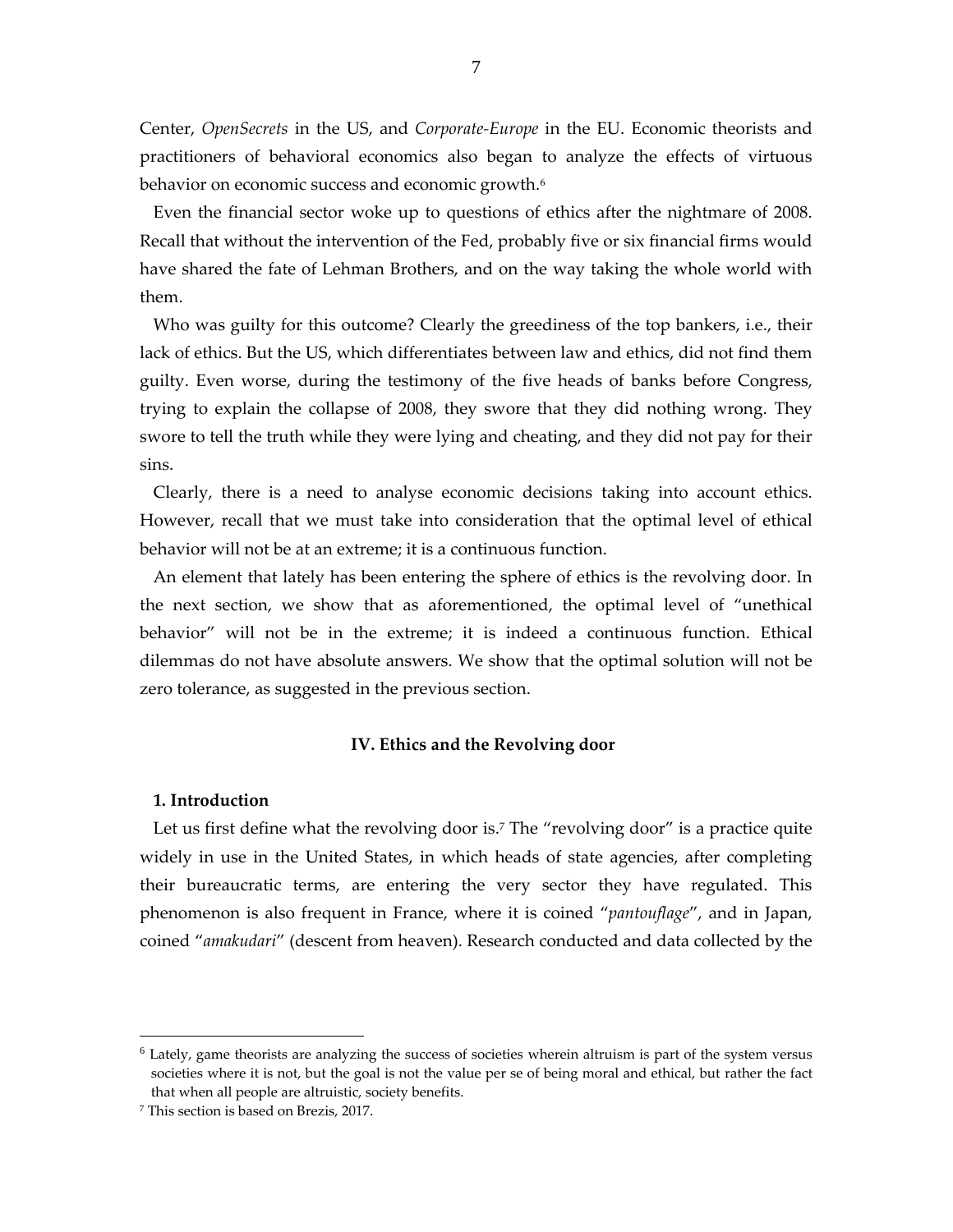research group *Corporate Europe Observatory* show that this process is also significant within EU institutions.<sup>8</sup>

Are there legal as well as ethical problems with the revolving door? Indeed, yes. The main literature on the revolving door has emphasized the legal problems. This literature stresses the conflict of interest taking the form of *regulatory capture*, which focuses on fraud and unlawful behavior. *Regulatory capture* occurs when a former regulator is "captured" by one specific firm, and while strict with the others, she is lenient with this firm in order to be hired by it after leaving office. Note that this form of revolving door is unlawful in most Western countries.<sup>9</sup> It is therefore difficult to believe that most cases of revolving door, which are very numerous are explained by fraud and unlawful behavior.

A new literature put the emphasis on the ethical problems of the revolving door. In this literature, conflicts of interest arising from the revolving door are not *unlawful*, as is in the case of regulatory capture, but still lead to economic distortions, and to an ethical problem. This type of conflict of interest has been coined '*abuse of power' and* encompasses the creation of excessive regulation while in public office. As defined by Transparency International (2011), this 'abuse of power' arises when "bureaucrats abuse their power to ingratiate themselves to potential future employers" (Do you recall the sentence from Rabbi Tsadok in Pirke Avot!).

The model in this section is related to ethics and focuses on the distortions due to the *abuse of power* that takes the general form of *over-regulation*. In other words, the bureaucrat takes actions and makes decisions while in office enabling her to cash in later on when joining a firm she has regulated. While her actions can take various forms, they all incorporate what is termed the creation of *bureaucratic capital*. (This is the notion of the 'axe' in Pirke Avot).

The most common manifestation of bureaucratic capital is investing in good relationships with the lower-level bureaucracy, ties which will help the senior bureaucrat in the future. *Bureaucratic capital* also takes the form of developing excessive regulation. These are the negative effects of the revolving door stressed in this paper.

But there are also positive effects to the revolving door: The revolving door enables recruiting *qualified* bureaucrats. Indeed, bureaucrats are heterogeneous in their abilities, and more able bureaucrats do a better job of regulation, so that allowing the revolving

<sup>8</sup> See Charle (1987) and OECD (2009).

<sup>&</sup>lt;sup>9</sup> Note that the wrongdoing arises while the worker is employed as a regulator, and it might be difficult to prove in court.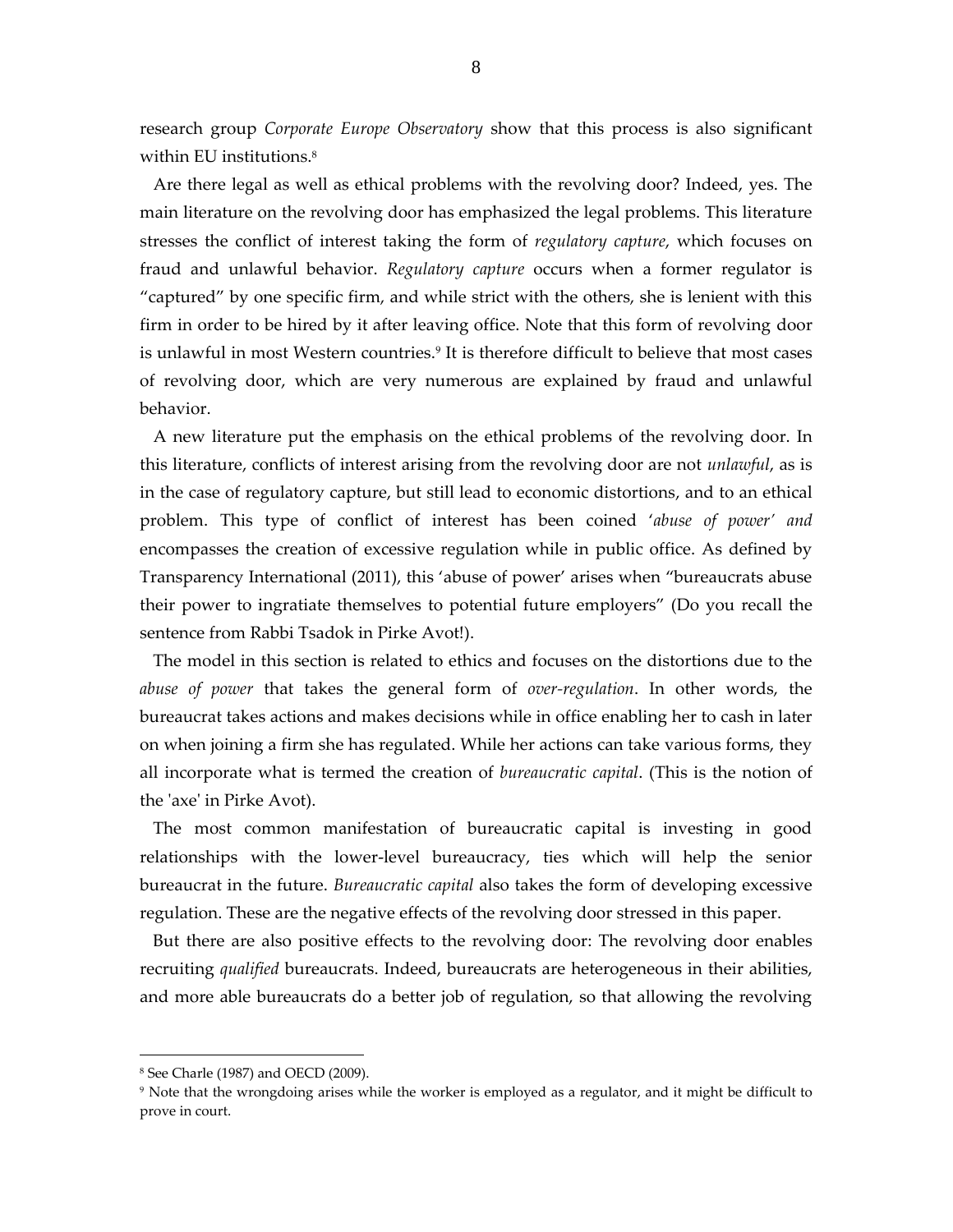door enables recruitment of high-quality bureaucrats, leading to higher economic growth.

In other words, by incorporating positive as well as negative effects of the revolving door, and those that are not *unlawful*, this section enables us to analyze the net effects of the conflicts of interest, arising from the revolving door, on economic growth. This small model enables deriving two main conclusions:

The first is that it is not optimal to prevent this abuse of power, and to stop the revolving door, even if it is unethical. This is exactly the way we have defined problems of ethics: it is not optimal to be with zero amount of bureaucratic capital, as it is not optimal to be with zero lies.

The second conclusion is that in equilibrium, the revolving door leads to an excessive level of bureaucratic capital, which in turn leads to over-regulation and to lower economic growth. In other words, we are in a word, with too many lies (compared to the optimal one), too much tax evasion, and too much bureaucratic capital.

The main conclusion of this research is that since the revolving door is legal, but unethical, then its optimal amount will follow a non-linear function, and therefore the amount will not be the extreme – either zero or 1.

Let us start with a small framework who will permit us to analyze the effects of the revolving door. We first define what the regulators are doing. Then the firms. We then develop the optimality from the point of view of society.

## **2. The demand and supply of Bureaucratic capital**

The main novelty in this framework is the existence of a market for *bureaucratic capital*. Bureaucratic capital is supplied by the bureaucrats, while the demand comes from the firms.

Let us start with the bureaucrats, who are appointed by the government in order to regulate the economy efficiently. Yet the bureaucrats do not merely enact efficient regulation; they also create 'bureaucratic capital' by adding rules and regulations, and by investing in good relationships with the lower-level bureaucrats. As the architect of these rules and regulations, the regulator has insider knowledge of the system, including any loopholes that might exist (the *axe* of Pirke Avot).

'Bureaucratic capital' therefore enables the bureaucrat to cash in later thereon, after exiting the public sector and joining a firm in the sector she previously regulated. Thus, the bureaucrat can abuse her previous position to increase her own returns in a perfectly legal way, but unethical.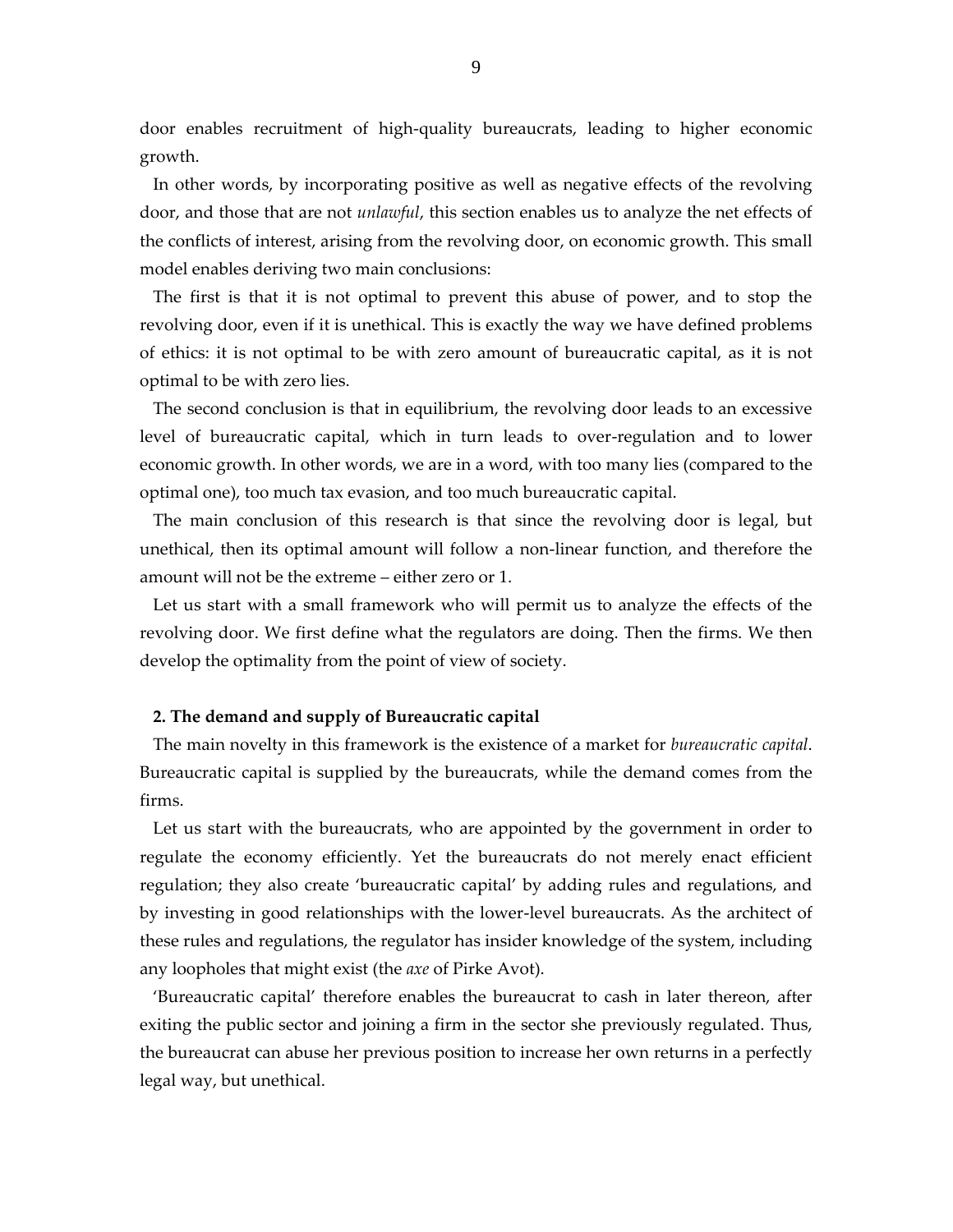The regulator maximizes her lifetime income net of efforts, since the production function of bureaucratic capital, H is a nonlinear function of effort, E. So, the utility function, V, she maximizes is:

$$
V = \Omega + qH - \lambda E \tag{1}
$$

where her lifetime salary when appointed as regulator is  $\Omega$ . After leaving her job as regulator, the bureaucrat works in the industry that she regulated. She receives in top of her lifetime salary, a rent, qH, which is a function of the amount of "bureaucratic capital",  $H$  she has accumulated at price q less her effort, E.<sup>10</sup>

Taking the FOC of equation (1) with respect to H, when H is a function of effort, we get the optimal level of bureaucratic power she wants to accumulate.

The second player in this framework are the firms, which find the knowledge accumulated by the bureaucrat valuable. Thus, once the latter has left the civil service, she is offered a position such as joining a firm's board of directors, thereby enabling her to cash in on the *bureaucratic capital* she accumulated. In turn, this bureaucratic capital under the board's control enables increasing the firm's revenue.

These firms consist of monopolistic firms each with its own intermediate good, and in consequence, they are regulated by regulators nominated by the government (I follow the model of Romer, 1990 who got the Nobel prize for developing this framework).

The entrepreneurs maximize profits of the regulated firms. This will permit us to develop the demand of these firms for the "knowledge" of the "revolver" regulators, i.e., the bureaucratic capital, H.

So, the profit maximization,  $\pi$  for an intermediate good firm, j is:

$$
Max \pi_j = p_j(x_j)x_j - rk_j - qH_j \tag{2}
$$

Where the output is x, the price of the output is p. The two costs of factors of productions are (i) capital,  $k_j$  where r is the interest rate, and (ii) the bureaucratic capital, H at cost *q*. The last term in equation (2) is the amount paid to the regulator for her bureaucratic capital. Indeed, the bureaucrat who owns bureaucratic capital of level H will "sell" it to the firm, at price *q*, which is endogenously determined by supply and demand. Each firm maximizes profits by finding the optimal amount of output,  $x_j$  and bureaucratic capital, *<sup>H</sup> <sup>j</sup>* .

<sup>&</sup>lt;sup>10</sup> In other words,  $\Omega$  is the lifetime salary of the regulator, which includes also what she gets after retiring from being a bureaucrat. qH is the 'bonus' she gets by the company which will hire her after leaving office, for her over-regulation.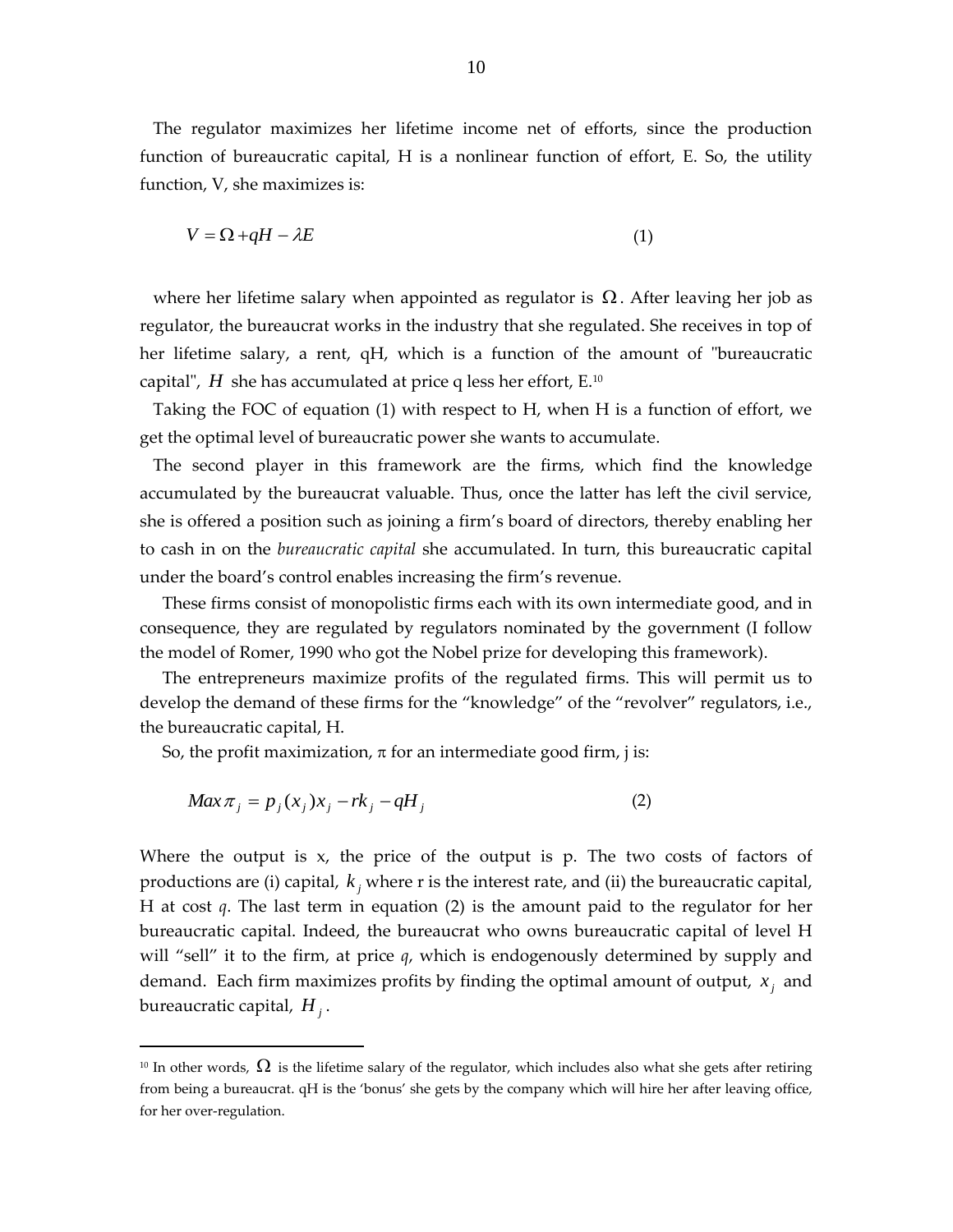From the side of the bureaucrat, we get the supply equation of bureaucratic capital (equation 1), and from the side of the firms, we get the demand for bureaucratic capital (equation 2). By equating demand with supply, we get the equilibrium stock of bureaucratic capital, H\* which is presented in Figure 1.

In other words, the creation of this capital has allowed the bureaucrats to cash in on their bureaucratic capital stock after leaving their public-sector regulator positions, and enter the very businesses they once regulated. The revolving door allows the creation of bureaucratic capital that is legal and not unlawful.

Is this level of bureaucratic capital optimal from the standpoint of the economy? In the following section, we show that it is not, but we also show that the optimal bureaucratic capital level is not zero.

#### **3. The effects of bureaucratic capital on the economy**

The question to be asked is why does the government, for which economic growth is a priority, not find a way to prevent the bureaucratic elite from creating *bureaucratic capital*?

We now show that the government indeed does not act to eliminate the revolving door. On the contrary, they find it optimal to allow the bureaucrat to create a certain amount of *bureaucratic capital*. Solution to ethical problems will never be to go to the extreme.

The explanation behind this result is the following: Bureaucrats are heterogeneous in their abilities, and more able bureaucrats enable higher productivity and higher economic growth. In order to recruit high-quality bureaucrats, governments must pay them well. However, relative salaries in the public sector are not very high. An easy way to let regulators have high income, so that they will be of high quality, is by legislators' closing their eyes to the fact that the bureaucrats can cash in on the bureaucratic capital they create while serving as heads of agencies.

Thus, the government which want to maximize the rate of growth of the economy, faces a tradeoff between on the one hand, having high-quality bureaucrats, and on the other hand, letting the high-quality bureaucrats create *bureaucratic capital*.

In other words, if the government wants to hire a high-quality bureaucrat, her income must be high. Since wages in the public sector are lower than the reservation wage of the bureaucrat, they must let her accumulate bureaucratic capital so that she will be indifferent between being a bureaucrat or providing private services as lawyer or economist. This trade-off is the QH curve depicted in Figure 1.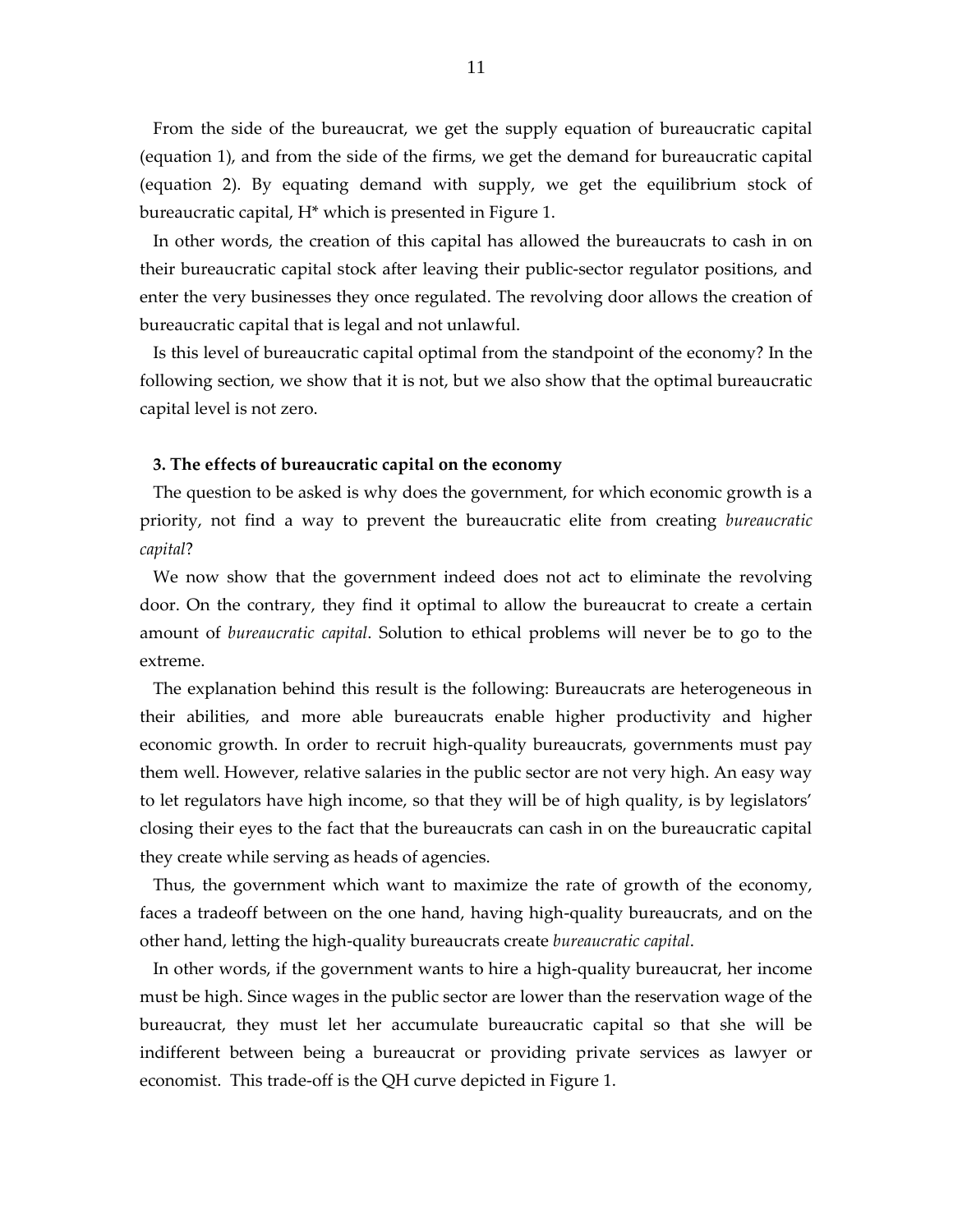This curve is therefore the production possibility frontier between bureaucratic capital, *H* and quality of the regulator, *Q*, and is depicted by an equation in the form of equation (3). The maximum amount of quality is reached at  $H=H^*$ .

$$
Q_i = \frac{1}{\xi} [\Omega - \lambda \frac{H_i^{1+\gamma}}{1+\gamma} + qH_i] \quad \text{(The QH curve)} \tag{3}
$$

We are left with the question, which bundle of quality and bureaucratic capital is optimal for the country?

The rate of growth in the economy is a positive function of the ability of the bureaucrat, Q, and a negative function of the level of bureaucratic capital, H. In Figure 1, we present the iso-growth curve as a function of Q and H. In a simple model, we get that the rate of substitution is positive, and the iso-growth curves are concave. A possible functional form of the rate of growth in the economy, g (following a Romer model) is:

$$
g = \delta(Q)[1 - \frac{r}{\alpha \delta(Q)} - \frac{q^*H}{\alpha(1-\alpha)\tau}]
$$
\n(4)

So, the two main equations of this model are the QH function (equation (3), which describes the production possibility frontier faced by the government in terms of quality and bureaucratic capital. The second one is the equation of the iso curves, equation (4), which describe for each Q and H chosen by the bureaucrat, what is the level of growth rate, g obtained in the economy.

In consequence, these two equations determine the rate of growth, and the level of bureaucratic capital. We now determine the amount of bureaucratic capital which leads to the highest rate of growth.

#### **4. Equilibrium**

Let us focus on the iso-growth curves in Figure 1. As we move further to the right, an iso-growth curve depicts a higher growth rate (higher quality of a bureaucrat leads to higher growth). In consequence, the highest rate of growth which is also on the production possibility frontier is point M. This is the optimal solution from the point of view of the country. At this point, the level of H is positive, and non-zero.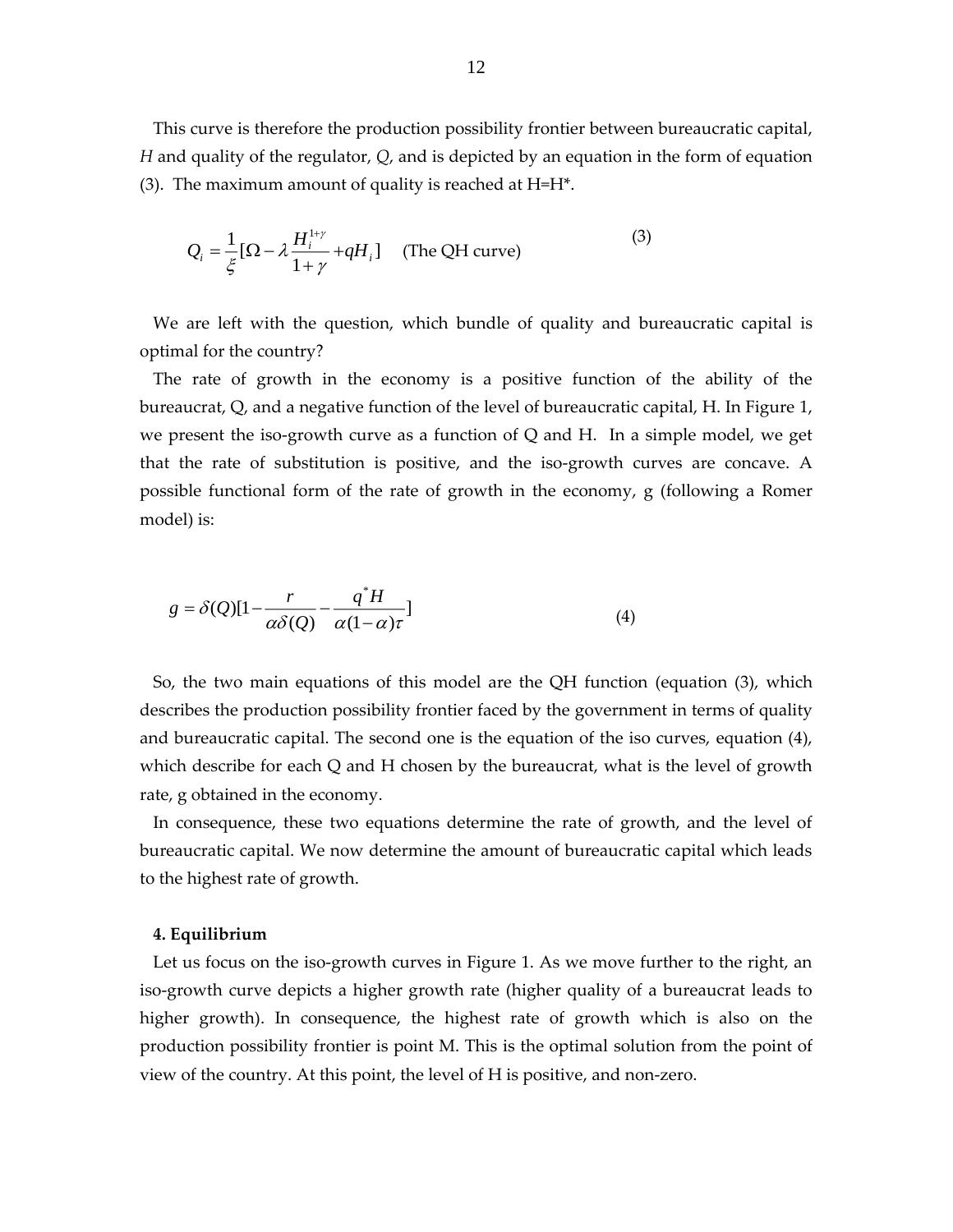In other words, the optimal level of bureaucratic capital is non-zero: It is in the public interest to allow the bureaucrats to create bureaucratic capital. The solution to an ethical problem is a non-absolute solution.

This result stresses that despite the negative effects of bureaucratic capital on the economy, the economy has an optimal mix of level of redundant bureaucracy and quality of the bureaucrat. While the political elite could restrict the possibility of the revolving door, this would mean reducing the quality level of the bureaucrats in the economy, which is not a good solution.

This result states that the highest rate of growth is attained when there is creation of bureaucratic capital which is non-zero. The reason for this result is that in order to hire bureaucrats of high quality, the government must pay them higher salaries. The way to induce higher income is to let the bureaucrats accumulate bureaucratic capital, which will enable them to "cash in" in the future.

Although the market economy reaches its highest economic growth at point M, we now show that the bureaucrats will choose a level of bureaucratic capital which is higher than the one the economy would prefer. The bureaucrat chooses to create bureaucratic capital at the level of H\*, which gives her the highest utility. Therefore, in a market equilibrium, the bureaucrats chose the amount of H\*, and the economy will be at point F. Comparing F to M, we obtain that at F, the amount of bureaucratic capital is higher, and the rate of growth is lower.

This fact stresses that the amount of bureaucratic capital chosen by the bureaucrats (and the firms), H\* is higher than that favored by the government, and the public. The equilibrium is at a point wherein ability is at its maximum. The public would rather have less bureaucratic capital, even at the price of having less able bureaucrats.

The reason we are not at the Pareto optimum of point M in Figure 1 is due to the social waste bureaucratic capital leads to. In consequence, we obtain that at the maximum growth rate (point M), the amount of H is not zero, which is the message of this paper. We also get that at F, the growth rate is lower, and the amount of H chosen by the bureaucrats is higher than the optimal one. Indeed, the market equilibrium will not bring the economy to the highest rate of growth, and the level of bureaucratic capital is higher than the optimal one. The reason is that while this bureaucratic capital is valuable to the firm, it is in fact a social waste.

In conclusion, the optimal solution is a non-corner one, wherein bureaucratic capital is created. This is the main message of the model. Ethical problems are not solved by choosing extreme solutions. We should allow some bureaucratic capital, as we allow some lies.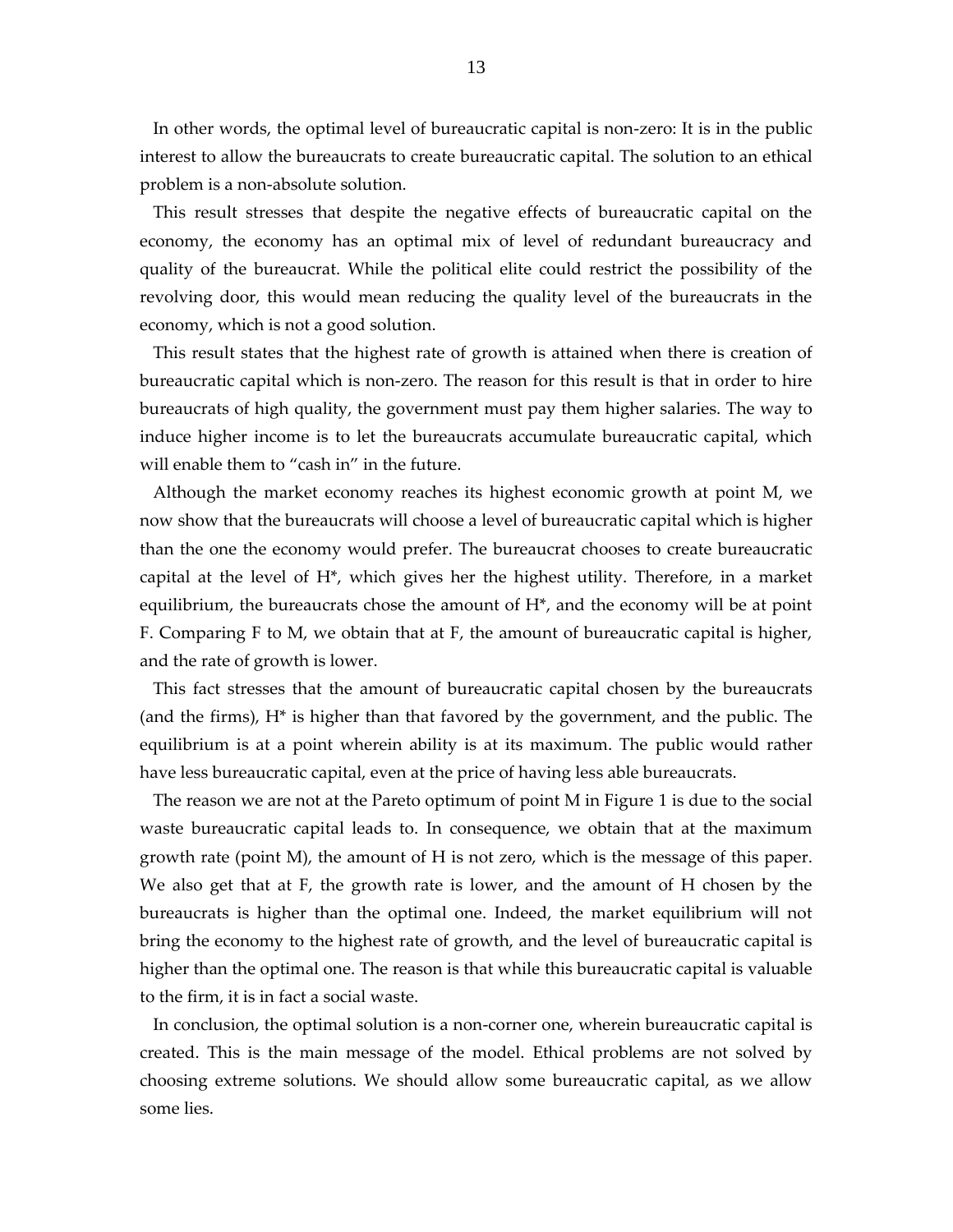## **V. Conclusion**

This paper is about ethics and optimal choice for society. The main message of this paper is that policies related to ethical matters should not try to adopt absolute solutions. Ethical dilemmas are not solved by choosing extreme solutions. This applies, for instance, to lying and cheating; this paper has shown that it is also the case for the revolving door.

This paper has shown that governments find it optimal to allow the existence of the revolving door and the consequent red tape, or *bureaucratic capital*. While this is wasteful for society, there is still no need to bring it down to zero, as it enables bureaucrats to be more efficient. Indeed, governments could restrict the revolving door, it would mean lowering the quality of the civil servants, which would lead to lower economic growth.

In other words, this paper has shown that the creation of *bureaucratic capital* is necessary in order to attain equilibrium alongside higher economic growth. However, we also show that the level of bureaucratic capital selected is higher than the *optimal* level for the economy. This might be the explanation for the oft-cited admonition of Rabi Tsadok.

The conclusion of this paper is that in contrast to the legal system, where matters of law should be absolutely regulated, and there should be zero tolerance for certain offenses, in regard to social norms, and ethics, we should not aspire to zero tolerance for offenses.

Society (in contrast to Kant) cannot adopt categorical values. We understand that most human beings lie a bit, allow some taxes avoidance, fudge into a queue, and do not obey all traffic laws, and regulators produce bureaucratic capital. Nothing is absolute. However, if the society permits too much unethical behavior – when we lie constantly, cheat on our taxes, or disobey traffic laws en masse – then problems arise: Our social system crumbles.

#### **Bibliography**

Ariely, D. 2005. *The Honest truth about Dishonesty*. Harper: New York.

Brezis, E. S. and P. Temin. 2008. "Elites and Economic Outcomes" in *New Palgrave*, second edition ed. Durlauf. Amsterdam: Elsevier.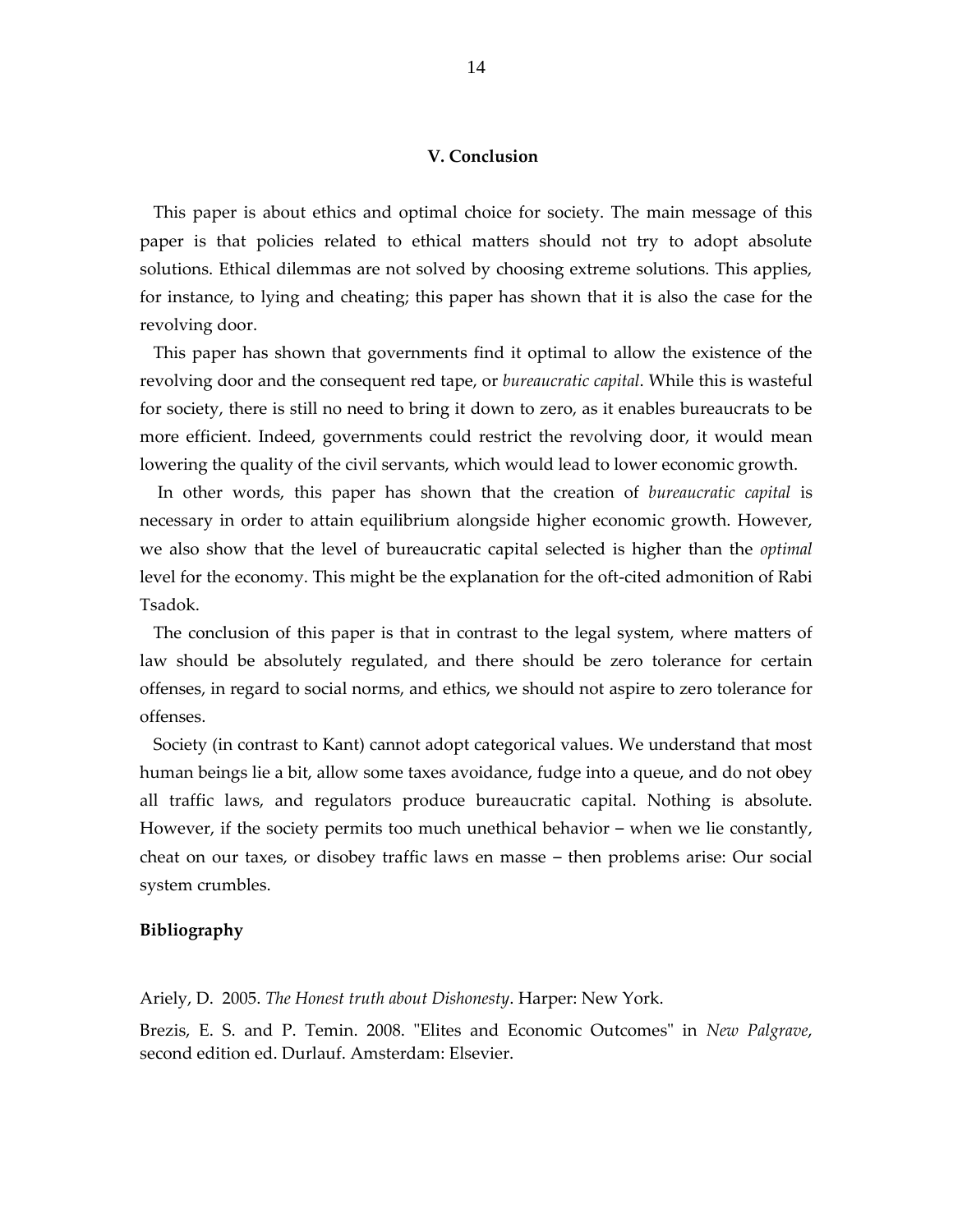Brezis, E. S. and J. Cariolle. 2019. "The Revolving Door, State Connections, and Inequality of Influence in the Financial Sector" *Journal of Institutional Economics*, 15: 595- 614.

Brezis, E.S. 2017. 'Legal Conflicts of Interest of the Revolving Door', *Journal of Macroeconomics*. 52:175-188.

Brezis, E. S. and J. Cariolle. 2017 "Financial Sector Regulation and the Revolving Door in US Commercial Banks" in N. Schofield, and G. Caballero (eds.) State, Institutions and Democracy: Contributions of Political Economy. Springer. 53-76.

Brezis, E.S., and A. Weiss. 1997. 'Conscientious regulation and post-regulatory employment restrictions' *European Journal of Political Economy*, 13: 517-536.

Charle, C. 1987. "Le Pantouflage en France". *Annales ESC* . 5: 1115-37.

Huntington, S. 1996. *The Clash of Civilizations*. Simon and Schuster: New York.

Huntington, S. 1968. *Political Order in Changing Societies*, Yale University Press.

Kant, I. 1781. *Critique of Pure Reason*, Hackett Classics Publishing: Cambridge.

La Porta, R., F. Lopez de Silanes, A. Shleifer and R. W. Vishny, 1999. "The Quality of Government," *The Journal of Law, Economics and Organization* 15, 1: 222-79.

Laffont, J. J. and J. Tirole, 1996. *A Theory of Incentives in Procurement and Regulation* Cambridge, MA.: The MIT Press.

Luechinger, S and C. Moser. 2014. "the Value of the Revolving Door: Political Appointees and the Stock Market" *Journal of Public Economics* 119: 93-107.

Mauro, P. 1995. "Corruption and Growth," *Quarterly Journal of Economics*, 110, 3: 681-712.

OECD (2009) "Revolving Doors, Accountability and Transparency - Emerging Regulatory Concerns and Policy Solutions in the Financial Crisis", *Public Governance and Territorial Development Directorate*, Paris.

Romer, P.M. 1990. "Endogenous Technological Change." *Journal of Political Economy,* 98: 71-103.

Spiller, P., 1990. "Politicians, Interest Groups, and Regulators: A Multiple-Principals Agency Theory of Regulation, or 'Let Them Be Bribed'," *Journal of Law and Economics* 33, 1: 65-101.

Stigler, G. J., 1971. "The Theory of Economic Regulation," *Bell Journal of Economics and Management Science* 2, 2: 3-21.

Transparency International. 2011. *Cabs for Hire? Fixing the Revolving Door*.